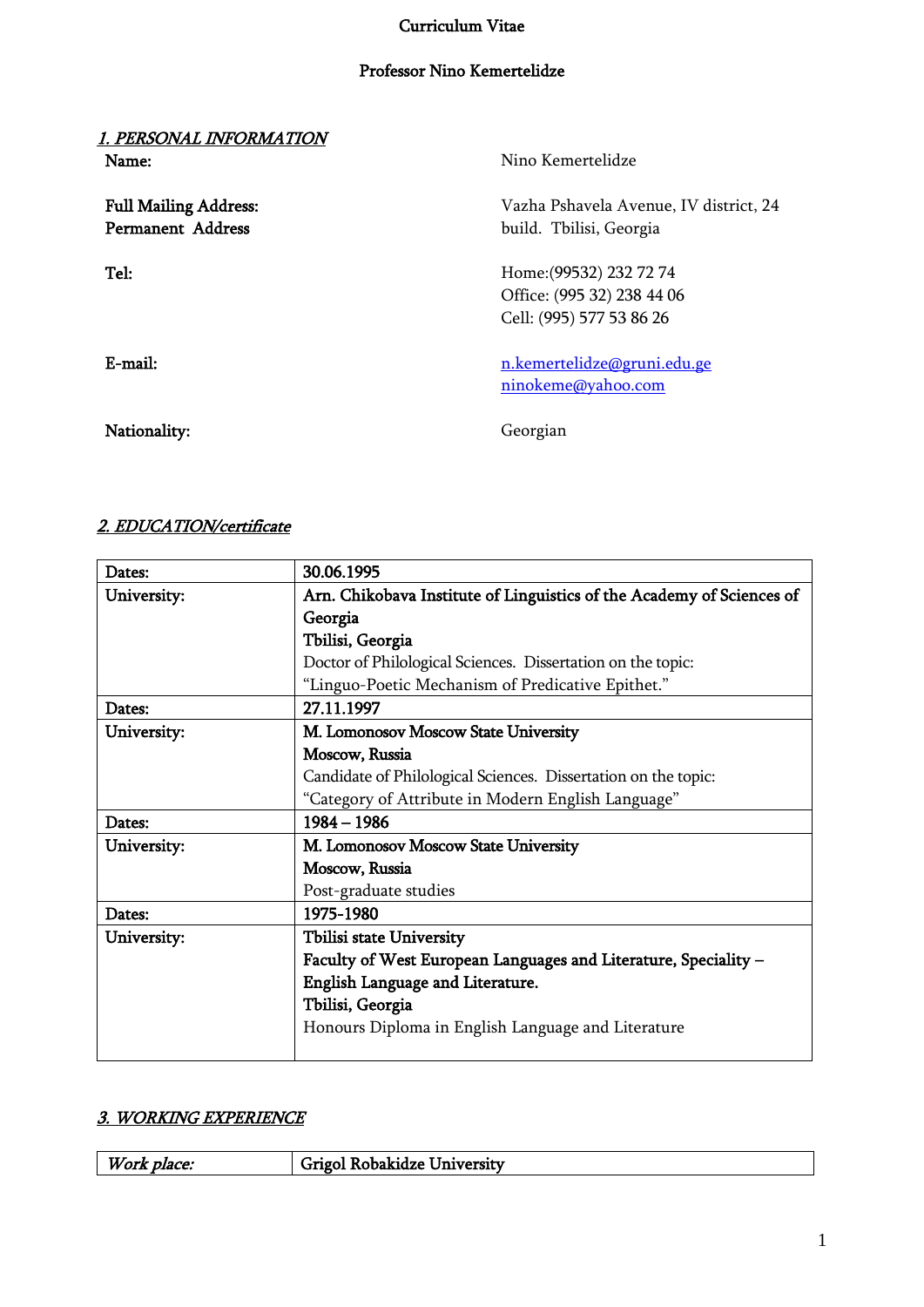|             | Tbilisi, Georgia                                                   |
|-------------|--------------------------------------------------------------------|
| Dates.      | 2002- present                                                      |
| Position:   | Vice-Rector of the University, Head of the Centre of International |
|             | Integration                                                        |
| Work place: | Grigol Robakidze University                                        |
|             | Tbilisi, Georgia                                                   |
| Dates.      | 1994 - present                                                     |
| Position:   | Lecturer of English language                                       |
|             | School Humanities and Social Sciences                              |

| Work place: | Arn. Chikobava Institute of Linguistics                       |  |
|-------------|---------------------------------------------------------------|--|
|             | Tbilisi, Georgia                                              |  |
| Dates.      | 1980-2008                                                     |  |
| Position:   | Scientific worker at the Department of Scientific Terminology |  |

# 4. Conferences

- Second Eurasian Multidisciplinary Forum. Tbilisi, Georgia, 2014.
- First Eurasian Multidisciplinary Forum. Tbilisi, Georgia, 2013.
- International Scientific Conference Dedicated to Grigol Robakidze's 130<sup>th</sup> Anniversary. -Tbilisi. Georgia, 2010.
- International Symposium in Academic Quality Assurance. TACIS Tempus Project of EU. Ministry of Education of Georgia. Tbilisi, Georgia. 2003.
- VII International Conference in the History of Linguistics. Oxford, UK, 1996.
- Conference in Linguistics. Institute of Linguistics of the Academy of Sciences of Georgia, Tbilisi, Georgia, 1986.

#### 5. International projects

- Tacis Tempus Project of EU. 2001-2003.
- International Project "The Federalist and the Problems of Civil Education in Georgia" financed by the Small Grants programme of the US Embassy. 2007-2008.
- Erasmus Mundus project "EMINENCE" local coordinator. 2012-Present.
- Erasmus Mundus project "EMINENCE 2" local coordinator. 2013-Present.

#### 6. Memberships

- Member of the editorial board of European Scintific Journal. Macedonia.
- Member of the editorial board of Research Journal of Economics, Business and ICT. UK.
- Member of the editorial board of Academic Herald of Grigol Robakide University. Georgia.
- Academic Member of the Athens Institute for Education and Research. Greece.
- Member of the European Scientific Institute's Advisory Board. Macedonia.

#### 7. SKILLS

Strong organisation skills; Management skills: planning, standard setting, and staff development. Good communication skills; Ability to work under time constraints. Good time management. Negotiation skills: influence, advocacy. High sense of responsibility; Flexible to different types of work; Attentive to details; Convincing communication skills; Good presentation skills.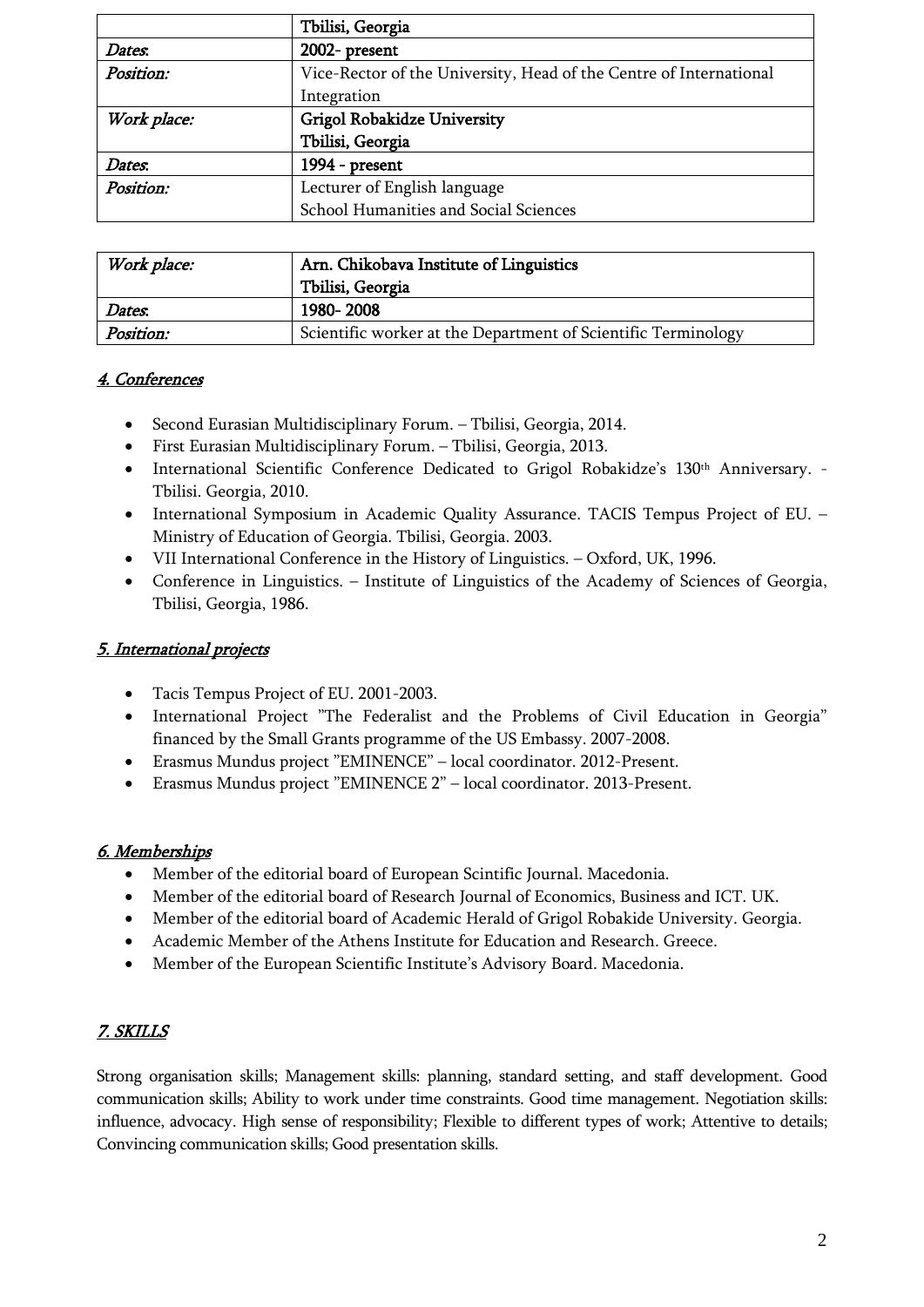#### 8. LANGUAGES

Georgian - native English – fluent Russian - fluent

#### 9. Publications

- 1. Kemertelidze N. 1984. On Attributive Expression of Quality with Nouns and Verbs. In: *Council of* Young Scholars of Tbilisi State University. Proceedings X. Series of Humanities. Tbilisi.
- 2. Kemertelidze N. 1984. World Ending on the Suffix "-ly" in Modern English Language. In: Bulletin of the Academy of Sciences of Georgian SSR. V.116, N 2. Tbilisi.
- 3. Kemertelidze N., Verbitskaya M.1986. Adjectival and Adverbial Expression of Quality in Modern English Language. Tbilisi, Publishing-house "Ganatleba". Tbilisi.
- 4. Kemertelidze N. 1986. Adjectival Attributes not having the Parallel Forms and Adverbial Attributes. In: Council of Young Scholars of Tbilisi State University. Proceedings XII. Series of Humanities. Tbilisi.
- 5. Kemertelidze N. 1988. Forms of Grammatical Homonyms in Modern English Language. In: Council of Young Scholars of Tbilisi State University. Proceedings XVI. Series of Humanities. Tbilisi.
- 6. Kemertelidze N. 1989. On the Problem of Adverbial Epithet. In: Bulletin of the Academy of Sciences of Georgian SSR. V.135, N 1. Tbilisi.
- 7. Kemertelidze N. 1989. Colour Designating Adjectives as Adjectival and Adverbial Attributes. In: Bulletin of the Academy of Sciences of Georgian SSR. V.136, N 1. Tbilisi.
- 8. Kemertelidze N. 1992. Evaluation of Words in the Figurative Meanings. In: Bulletin of the Academy of Sciences of Georgia. V.145, N 3. Tbilisi.
- 9. Kemertelidze N. 1992. Philological Topology in Relation with Colour Designating Words and Their Morphological Structure. In: *Bulletin of the Academy of Sciences of Georgia*. V.146, N 3. Tbilisi.
- 10. Kemertelidze N. 1993. Colour Designating Bound and Free Word Combinations in Phraseological Units. In: *Bulletin of the Academy of Sciences of Georgia*. V.147, N 3. Tbilisi.
- 11. Kemertelidze N. 1994. Adverbial Attributes as Epithet. Tbilisi, Publishing-house "Metsniereba".
- 12. Kemertelidze N. 1995. Words Ending on the Suffix "-ly" as Intensifiers. In: Bulletin of the Academy of Sciences of Georgia. V.151, N 3. Tbilisi.
- 13. Kemertelidze N. 1996. Linguistic and Communicative Function of Predicative Attribute-Epithet. In: Proceeding of Grigol Robakidze University. N 1, Tbilisi.
- 14. Kemertelidze N. 1999. Theories of the Origin of Kartuli (Georgian) Writing (Alphabet). *History of* Linguistics1996. John Benjamins Publishing Compant. Volume 1. Oxford. ISSN 0304-0720.
- 15. Kemertelidze N., Kadagishvili K. 2001. Colour Designating Words in English and American Poetry. In: Bulletin of the Academy of Sciences of Georgia. V.182, N 1. Tbilisi.
- 16. Kemertelidze N. 2003. Degree of Expressing Intensification. In: Proceeding of Grigol Robakidze University. N 2, Tbilisi. ISBN 00028-837-8-2.
- 17. Kemertelidze N. 2009. Usage of Colour Designating Words in Their Nominative and Figurative Meanings. In: Scientific Works of Grigol Robakidze University. N 1, Tbilisi. ISBN 1987-8362.
- 18. Kemertelidze N., Beridze R. 2010. Read and Analyse. Tbilisi, Grigol Robakidze University Press. ISBN 978-9941-9017-9-9.
- 19. Kemertelidze N., Manjavidze T. 2010. Problem of Colour Symbolism in Modern English Language. In: Academic Bulletin of Grigol Robakidze University. Series of Humanities and Social Sciences. N 1. Tbilisi. ISBN 1987-8362.